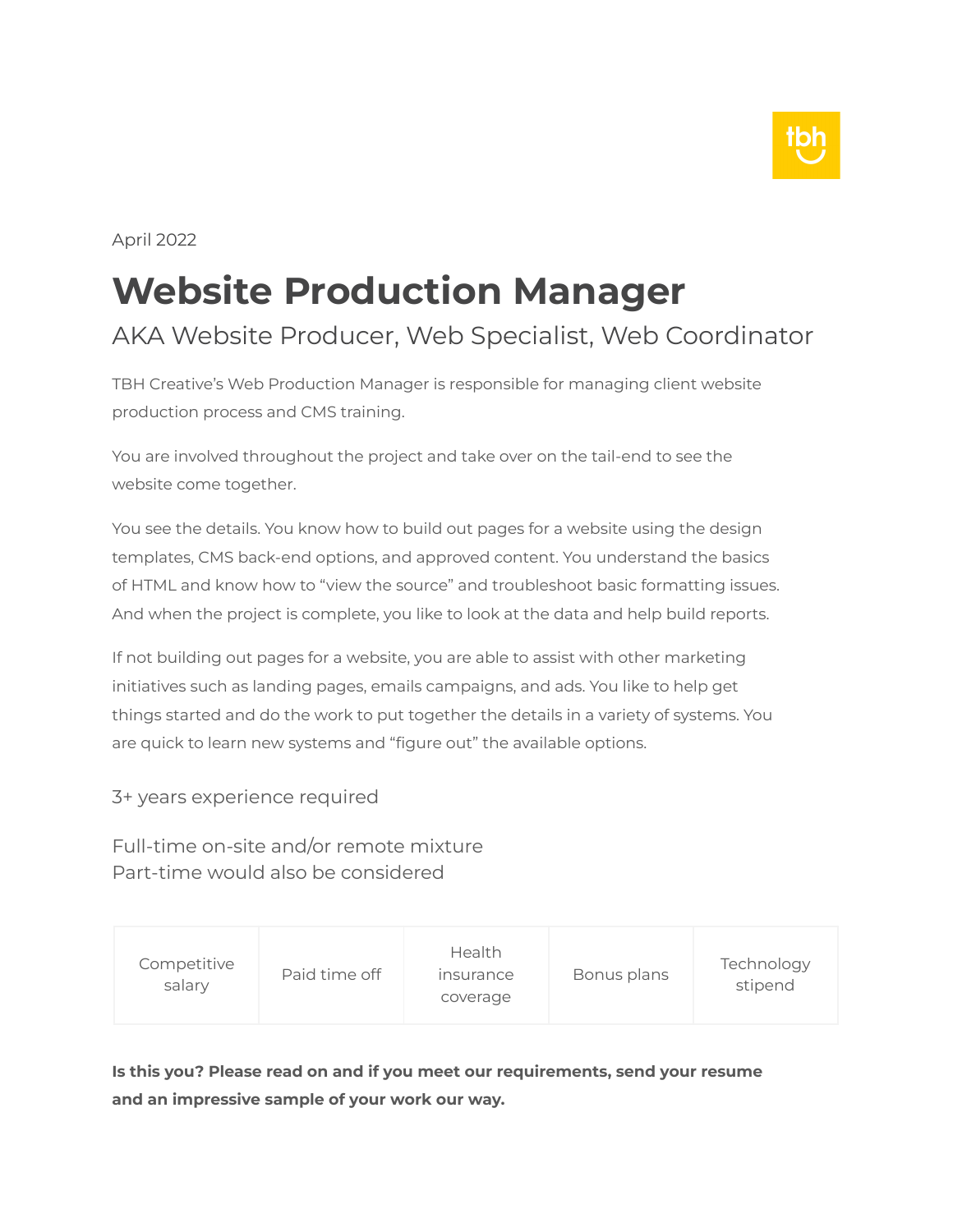### **The role and responsibilities**

- Lead and execute website production (building out web pages in CMS from provided content and established templates)
- Set up landing pages and emails
- Assist in the preparation and coordination of all production related details for websites and marketing campaigns
- Select, crop, and optimize photos for web pages
- Website testing
- Prepare website performance reports
- Conduct training sessions with clients to teach them how to manage their website
- Deliver projects on time and on budget

#### Must-have skills and attributes

- 3+ years of web/marketing experience
- Strong attention to detail, the ability to work under tight deadlines, and self-motivation
- Experience working with website content management systems, such as WordPress or HubSpot
- Photo and illustration editing experience using the Adobe Suite
- Ability to use data to design and measure enablement

#### Nice-to-haves

- Hubspot familiarity and certifications
- Google Analytics, Console, and/or Data Studio
- Social media ad management and/or content creation
- Web/blog/marketing content writing skills
- Understanding of search engine optimization